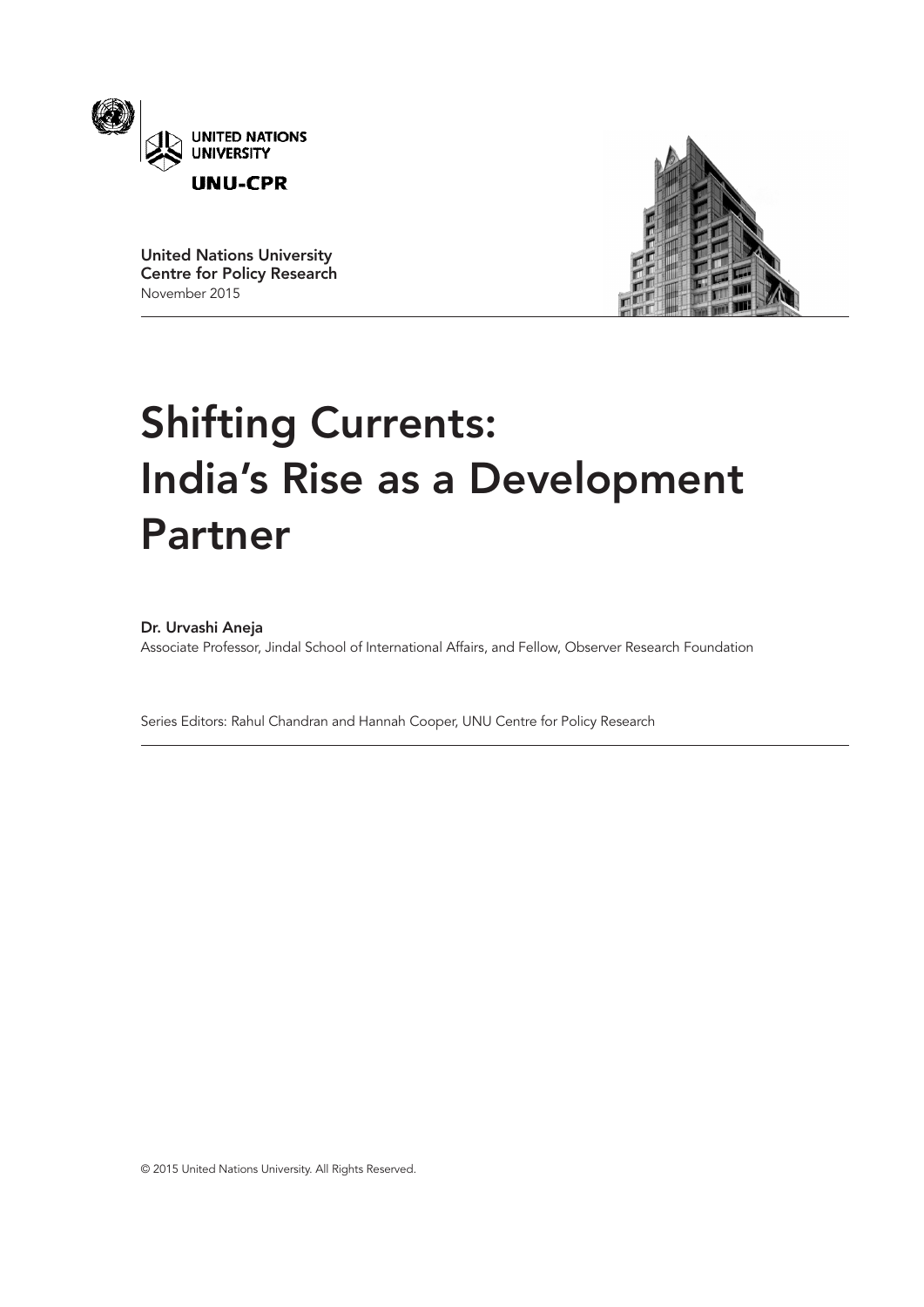A gradual revolution is underway in global development. Emerging economies like India are evolving new financial instruments and institutional arrangements to facilitate development cooperation.1 This paper examines India's development partnership programmes, its key features and instruments, and how these might challenge conventional development norms and practices.

Development partnerships can be considered to be one aspect of India's overall development cooperation. Development cooperation is however a broader term which includes trade and investments as well as engagement in global and regional institutions; some analysts also include contributions towards peacekeeping and global migration in their analysis.2 The scope of this paper is more limited, focusing primarily on India's development partnerships as manifested through the grants, loans, and lines of credit it extends to other southern nations, administered primarily by the Development Partnership Administration housed within the Indian Ministry of External Affairs, and the Export Import Bank. The final part of this paper situates Indian development partnerships in the broader context of the changing architecture for global development.

India's development partnerships are shaped by its economic and security interests, such as securing access to energy sources and natural resources, establishing regional security and stability, and balancing against the rise of China. Yet, Indian development partnerships also need to be situated in the context of India's attempt to reform the broader architecture for international development and global security, as it bids for great power status with agenda-setting power.

# Rising India

India has been engaged in development partnerships (DPs) since independence.<sup>3</sup> Early partnerships were a conscious attempt by India to establish solidarity and partnership with other post-colonial states.4 DPs were also shaped by political and strategic concerns such as establishing goodwill in South Asia, building buffer states between India and China, and cementing the Non-Aligned block during the Cold War. Many of these themes continue to inform DPs today, challenging the narrative in which India is seen as a new or emerging donor.<sup>5</sup>

The 1990s marked a turning point in India's partnerships. Liberalization of the Indian economy contributed to a significant growth in foreign ex-

change reserves from \$5.8bn in 1991 to \$297bn in 2010.<sup>6</sup> Indian foreign policy also became more pragmatic, abandoning some of the anti-west and third world solidarity rhetoric for a more proactive focus on economic and strategic goals.7 The change in DP policies through the mid-90s to the 2000s reflected this capital accumulation, a new self-confidence fuelled by rapid economic growth, and the desire to play a more active role on the global stage. By 2003, India was ready for an image make over – from a poor recipient country to a development partner with global interests and ambitions. It thus began providing relief assistance to bilateral partners, cancelled debts from heavily indebted countries, and launched an 'India Development Initiative' to provide grants, loans, and project assistance to developing countries in Asia, Africa and Latin America. India also decided that it would only accept aid from the G8, European Union, World Bank, IMF and a few select donors such as DFID, and that it would no longer accept any tied aid. <sup>8</sup> Plans were made to set up a new agency to manage DPs, though it was not until 2012 that the government established the Development Partnership Administration (DPA) housed within the Ministry of External Affairs (MEA). Over the last decade, as geostrategic and commercial goals have become more prominent, the Ministry of Finance and the Export Import Bank have also taken on a more prominent role. However, India is yet to issue an official policy document that outlines the strategic framework for its development partnerships.

Similar to other middle-income countries, India has a dual role in development partnerships – as a provider and a recipient. Its own development needs necessitate a form of development partnership based on mutually beneficial outcomes that assist not only partner states but which also bring concrete benefits to India itself.

# Defining and Counting Development Partnerships

Calculating the exact amount that India allocates towards development partnerships is complicated by the difficulty in defining the boundaries around the kind of activities that should be counted as development cooperation. In terms of amounts allocated by India for grants, loans, and training programs, DPs in 2013 were comparable to those of a smaller developing country such as Austria.<sup>9</sup> Since the early 2000s, reflecting India's growing economic interests, India has also begun to use Lines of Credit (LOC) or export credits as one its key development partnership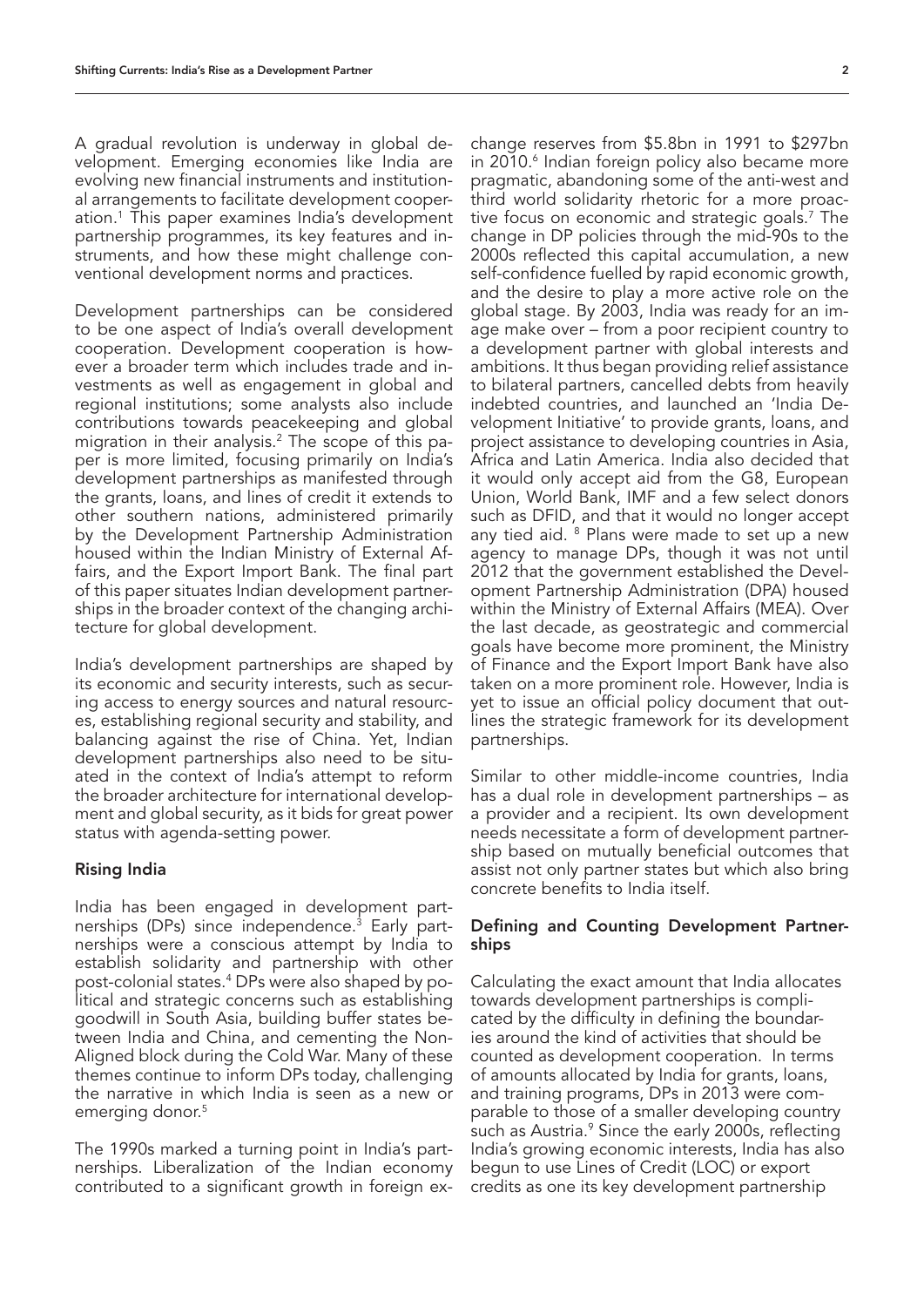instruments. Including the LOC significantly raises the total amount India pledges towards development partnerships.10 The figures for development cooperation would be significantly higher if we go by the broader definition – what some have called a 'development compact' - which includes not only LOC but also trade and investment, technology, skills upgrade, and grants.11

The number of India's DPs have increased substantially since 2003/4, growing four-fold by 2013/14. In comparison, foreign aid from DAC countries, fell by almost 2 percent in real terms in 2011 and by 4 percent in  $2012.<sup>12</sup>$  It is also worth noting that one dollar of Indian assistance has greater purchasing power than one dollar in foreign assistance from any DAC country.13

#### Principles and Instruments

India's development partnerships are demand-driven, politically non-conditional, and based on the ideal of a mutually beneficial partnership for joint development gains. The idea of mutually beneficial partnerships reflects India's needs as a developing country. However, it is also a means to distinguish Indian DPs from the development assistance offered by western states to developing countries. While the latter is assumed to be based on a hierarchical relationship between donor and recipient, the former is based on the idea of equal relations between sovereign partners. It is for these reasons that India frames its programs in the language of 'partnership', deliberately avoiding the terms 'donor' and 'aid'.

Indian DPs employ three main instruments: International Technical and Economic Cooperation (ITEC), project based grants, and LOC:

1. International Technical Cooperation: During the 1950s and the early 1960s, partnerships consisted of grants and loans administered primarily through the MEA. In 1964, India launched ITEC to provide skills training to Asian and African nationals as well support the deputation of Indian experts abroad. The ITEC programme was a good example of a demand driven approach as programs were based on the developmental needs identified by partner states, with the aim to enhance technical cooperation and capacity building for the partner country. Since its establishment, India has spent over \$2bn on ITEC and currently spends approximately \$11 m annually on this program.

- 2. Project based grants: India also provides project-based grants, mostly in South Asia, focused on education, information technology and other cross sector projects.14 Again, these are in response to specific requests made by partner state for particular projects and are free of political conditionality.
- 3. Lines of Credit: Since 2004, LOC have been increasingly employed as a development partnership instrument, extended primarily towards infrastructure, energy, and agricultural needs of those countries. LOC are Government of India (GoI) backed and Export Import (EXIM) Bank of India managed credit lines under which export credits are extended to partner states, which then must use the export credits to purchase goods and services from Indian suppliers.<sup>15</sup> This development partnership instrument enables the Indian government to use the significantly greater resources available to the EXIM bank raised on the private markets.

Based on these principles and instruments, four key features can be identified as defining India's current development partnership model. First, DPs blend development instruments such as grants and technical assistance with commercial instruments such as export credits, trade and investment. The blending of instruments is sometimes referred to as a 'development compact' in which trade, investment, technology transfer, and market access, are conceptualized as forming a comprehensive approach towards addressing the development needs of partner states. For example, India has begun to provide unilateral market access to exports from Least Developed Countries (LDCs), covering 92.55% of their total global exports.16

Second, DPs are based on the principle and expectation of mutual benefit. Development cooperation is thus seen as a form of mutually beneficial partnership that can enhance economic growth in India and partner countries. This is most clearly visible in the dramatic increase in the use of LOCs as a development partnership tool. Export credits offer an alternative financing mechanism for developing countries while creating opportunities for India's public and private sector to enter new markets.17 The use of LoC has been criticized for promoting a form of tied aid but as a developing country itself, India needs to keep an eye on how it can maximize these partnerships to secure its own development needs.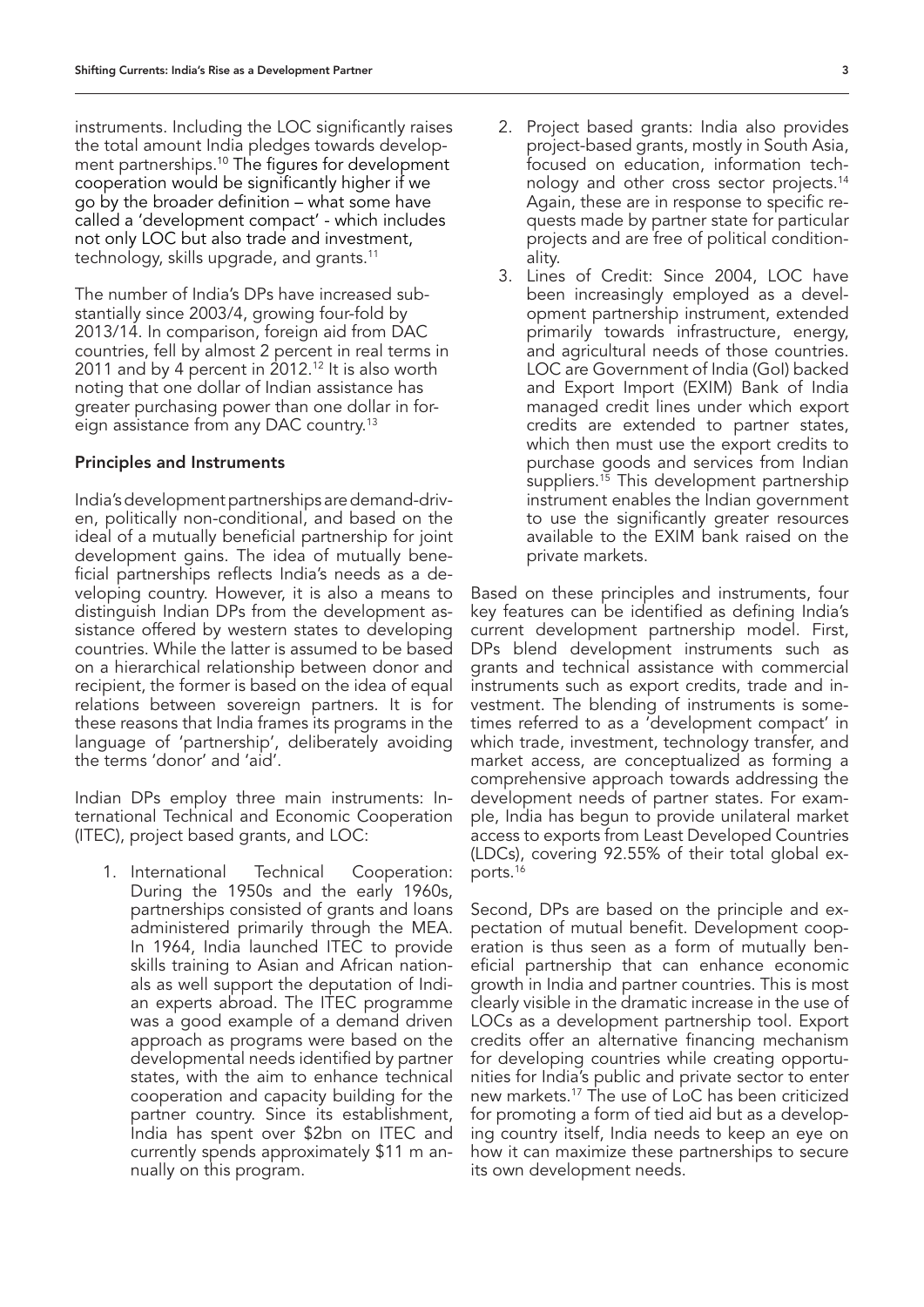Third, DPs promote a model of 'development through growth', rather than one focused on poverty reduction directly. There is a strong emphasis on economic productivity, with most assistance concentrated in the infrastructure, agriculture, energy, and increasingly the science and technology-related sectors. Development partners are able to benefit more directly and immediately from infrastructure and economic investment, and Indian firms can be contracted to supply technical expertise, materials, and even labor.<sup>18</sup>

Fourth, following on from the 'development through growth' model, the Indian private sector plays a central role, particularly in DPs in Africa. Since 2003, private and state-owned Indian companies have invested \$ 35 billion in LDCs, and extended \$4.3 billion in credit lines, while importing goods worth \$10 billion from them. DPA is also exploring innovative public-private partnership models with Indian business and industry so that it can combine development partnership with commercial perspectives to create assets that have an enhanced development importance. 19

#### Geographical Scope

The majority of DPs are extended to neighboring countries such as Afghanistan, Bhutan, Nepal and Myanmar. This is typically in the form of technical assistance, grants and concessional loans. Bhutan is India's largest partner - in 2014, for example, India and Bhutan agreed to develop a joint venture hydropower project. For India, this is classic example of a partnership for mutual benefit as it generates export revenues for Bhutan, cements India's economic partnership with Bhutan, and also provides India with low-cost electricity.<sup>20</sup> In August 2014, the EXIM bank announced that it would extend a \$1bn credit line to the Nepalese Government to finance hydropower, irrigation, and infrastructure development projects. This coincided with Prime Minister Narendra Modi's trip to Nepal, the first trip by an Indian prime minister to that country in 17 years. India also engages strategically with its partners. For example, India's approach to Afghanistan links security and development objectives,21 with India being the country's largest development partner in the region and the fifth largest bilateral donor overall.<sup>22</sup> Indian development cooperation in South Asia is thus shaped by a combination of political, strategic, and economic factors including a concern about the spillover effects of insecurity in Afghanistan, balancing Chinese influence in South Asia, creating regional

good will, and improving connectivity and access within the region to enhance Indian energy security.23

In Africa, partnerships are increasingly channeled through LOC, reflecting the economic opportunity India sees on that continent. Of 187 LOC, 133 have been given to 48 African countries.<sup>24</sup> Indian development cooperation has also expanded to regions of Africa with which India previously had little cooperation, such as West Africa. This can be linked to issues of resource security, with a specific focus on oil and gas. In 2009, India launched the Pan Africa e-network in order to help foster digital connections between African countries and India and support development in Africa.<sup>25</sup> In October 2015, India hosted the Third India-Africa summit, the largest and most ambitious one yet with participation from all 54 African countries including 40 heads of state. Although India's partnerships on the African continent are still well behind those of China, it is able to fill a gap between Western donor projects and Chinese investments by focusing on small infrastructure projects and human resource training activities. Other elements – such as running programmes in English – also give India a particular added value.26

# Comparing Development Assistance Committee (DAC) donorship and India's South-South Cooperation

The principles of South-South Cooperation (SSC) are all clearly reflected in India's development cooperation framework. The philosophies underpinning DAC donorship and SSC are distinct in so far as the former envisages a flow of goods and resources for poverty reduction from the developed world to the developing world rooted in moral obligation, whilst the latter is seen as a form of partnership aimed at mutual growth to create a higher level of capability and economic opportunity for both parties.<sup>27</sup> Some scholars also contrast the two in terms of the different economic model employed: DAC donors are seen to use a 'framework approach' in which the focus is on the framework of an economic system and its management, while the South-South Cooperation model is based on an 'ingredient approach' that focuses investments on the various components or ingredients of an economy.28

India's model for development partnership is arguably at odds with mainstream aid norms and practices as it blurs the lines between aid and economic diplomacy, as well as blending mul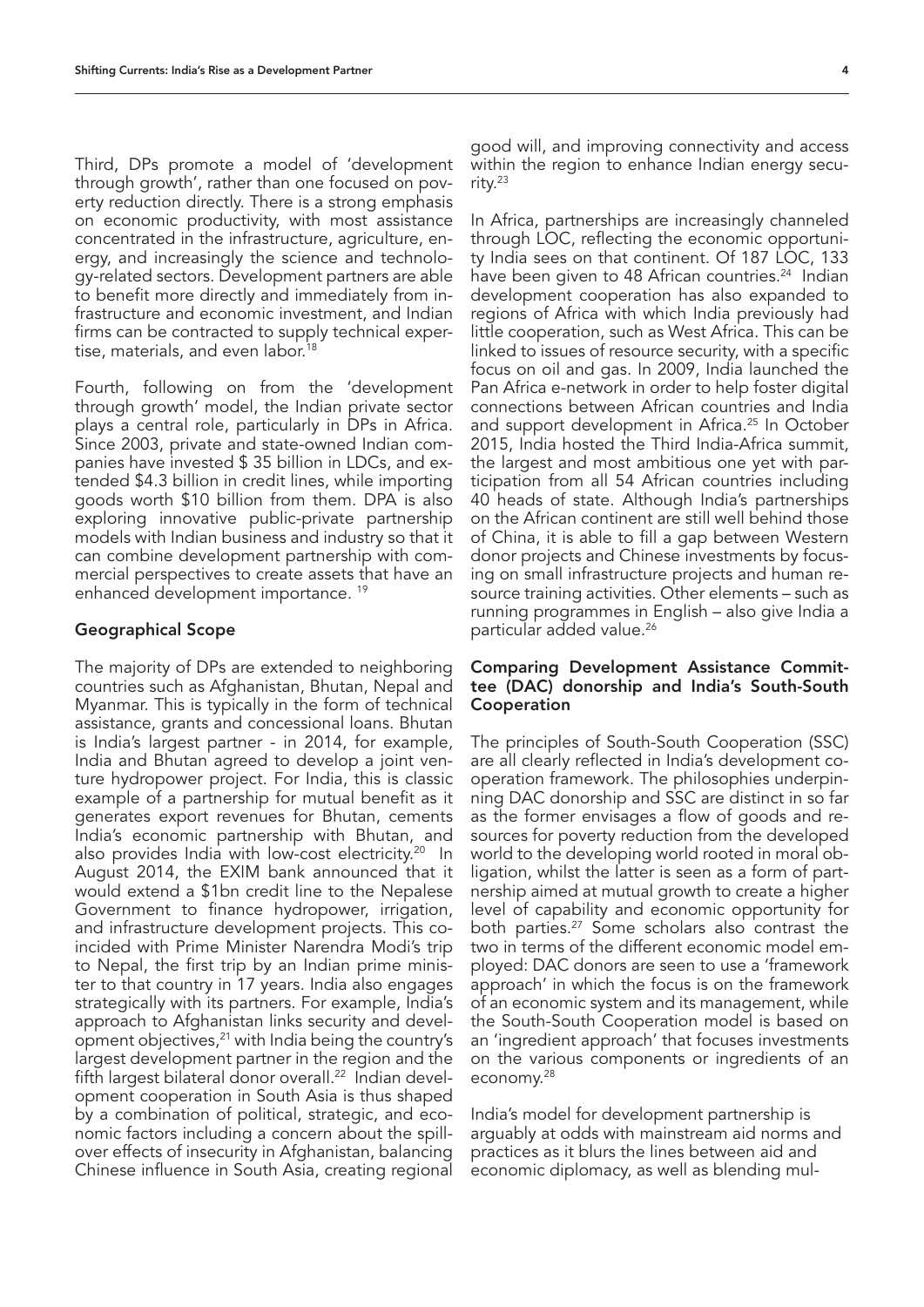tiple instruments to support particular projects. For example, India's donation of \$2.2 million to Bangladesh following floods in 2004 was tied to the procurement of food grains, medical supplies, and building materials from India.29 However, 'foreign aid' and 'development' are deeply contested terms with no fixed or enduring definition. Judging Indian cooperation on the basis of mainstream terms can thus lead to problematic expectations, conclusions, and comparisons with ODA. Certain OECD-DAC definitions of ODA, for instance, are not relevant in the case of Indian concessional loans and export credits. 30 The DAC also does not count tied aid – i.e. aid in which the procurement of goods and services by the partner country is restricted to the donor country – as part of ODA. However, the whole point of southern development partnerships is the idea of mutual gain, and India's extension of export credits for the procurement of Indian goods and services builds upon this.31 Conventional definitions of ODA thus are not helpful in 'calculating' or 'evaluating' Indian development partnerships.

The SSC development partnership model also departs from the Paris criteria on aid effectiveness. As Kang-Ho Park argues, since southern actors tend to subscribe to a different cooperation model from that of traditional donors, their approach to how these principles should be implemented varies accordingly.<sup>32</sup> For example, while both traditional donors and southern partners recognize the importance of national ownership, traditional donors tend to define their priority areas through technical discussions in reference to a national development strategy or Poverty Reduction Strategy Papers. Southern development partners, on the other hand, identify projects based on direct interactions with government officials. 'Tied aid', as mentioned earlier, is also considered legitimate and is widely used. 33

The legitimacy of the Paris Principles – and that of the DAC more generally – is undermined in the eyes of southern actors by the fact that the former were initially conceived and driven by traditional donors, with developing countries brought into the process much later on. Moreover, it must be noted that DAC donors themselves have performed poorly on the Paris indicators and there is thus little appetite in countries like India to be forcefully socialized into a system of which the rule makers are themselves in violation. The difference between DAC donors and India could also be argued to be one of degree rather than kind, as

most contracts from DAC countries are awarded to donor countries' own firms.34

In some ways, north-south assistance is also trying to catch up with south-south cooperation. Some traditional donors have begun to use the language of development partnership and demand-driven assistance, and traditional ODA has come under increasing scrutiny for making inadequate progress on development indicators. The Fourth High Level Forum for Aid Effectiveness held in Busan in 2011 could be considered a landmark event that marked a growing global consensus around the need to shift from 'aid effectiveness' to 'development effectiveness' more broadly, where hybrid instruments are used to promote development. 'Aid', in this view, should not operate as an isolated flow of goods and services but should be used to catalyze economic growth, poverty reduction, and social welfare, and be integrated with, and benefit from, wider processes such as trade, investment, banking, ICTs, mobile technologies, and research and development. 35 There is also growing support for a move away from the very circumscribed notion of ODA to a broader notion of global public financing, including financing for climate change, export credits, and other forms of non-concessional public funds, and private sector funds.36

However, it is also important to interrogate whether the rhetoric of SSC matches the practice or whether it creates new hierarchies between southern states. Rajamohan questions, for example, the claim that India practices non-interference in Nepal; many of India's South Asia neighbors would share this sentiment.<sup>37</sup> Others have arqued that India practices a version of the Monroe doctrine in South Asia, using its economic and military muscle to shape the domestic affairs of neighboring states.38 A senior DPA official himself recognized that sometimes, 'we are not addressing the needs of the recipients.<sup>'39</sup> The rhetoric of SSC serves a number of important functions, but it is not unreasonable to assert that 'idealistic' articulations of SSC are mostly reserved for the international community, whereas more pragmatic interpretations that link assistance to economic and geopolitical reciprocity are used for strategic decision making at the bilateral level.40 Development cooperation and foreign policy are age-old bedfellows and, just as western governments use the language of charity and altruism to legitimize their aid interventions and further their political and economic goals, so India uses the language of southern cooperation and solidarity to do the same.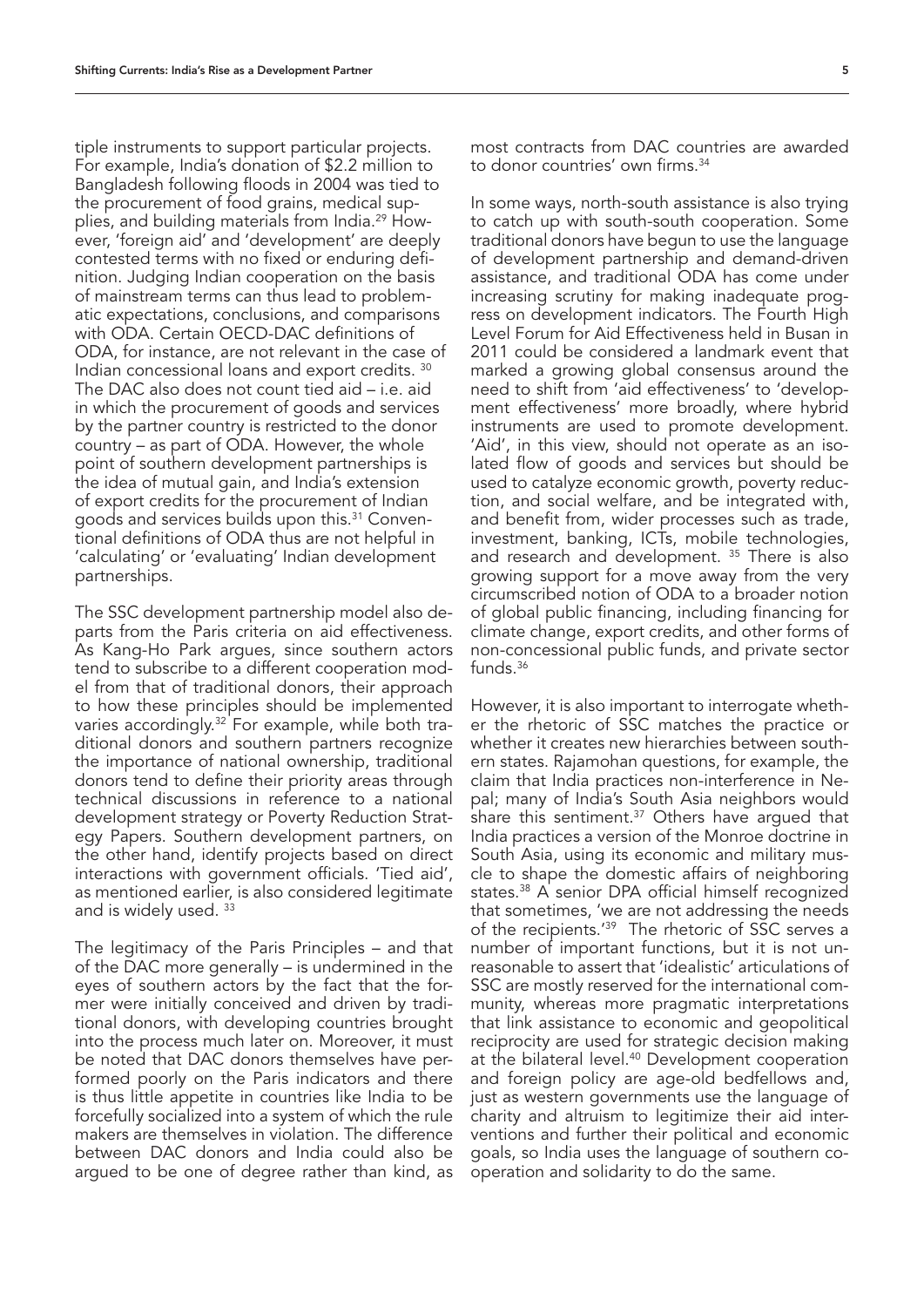# Emerging Priorities and Challenges

The general claim made by proponents of South-South cooperation, including India, is that their development partnerships are preferable because they are based on common development experiences and capacities and are thus more appropriate to the needs of partners. They are also cheaper, less bureaucratic, and with lower transaction costs.41 Indian technology innovations are also claimed to be triple A - affordable, available, and adaptable.42 It would thus seem that India's new economic strength is providing the material base for elevating SSC beyond the criticisms above, to a more substantive engagement with tangible benefits for southern partners.43 Moreover, it is becoming increasingly clear that India's partnerships, similar to those of other southern states, have expanded the menu of development partners available to developing countries. This reduces the leverage of traditional donors, while arguably also increasing the agency of recipient countries in choosing the development offers that best suits their needs.<sup>44</sup>

Recent studies on Indian DPs do however note that bureaucratic delays and poor implementation and project management are undermining the effectiveness of Indian partnerships in achieving mutually beneficial outcomes. 45 Demand-driven projects might also reflect elite interests and could create new opportunities for rent seeking.46 However, the challenge here in some sense extends beyond what is in India's scope – a number of southern states, particularly in Africa, battle weak leadership and institutions and this can contribute to the inequitable distribution of development gains from Indian partnerships. Recent studies suggest for example that African states with clear national development strategies and strong institutional structures have gained more from southern development partnerships.<sup>47</sup> This issue is particularly significant in fragile contexts and conflict-affected states. Sudan, for example, is a key partner for India. Indian state owned engineering companies are helping build road infrastructure in Sudan, but these projects tend to be geographically clustered and therefore risk of exacerbating the development gap between the center and the periphery, which is regarded as a key cause of Sudan's conflicts.48

Other improvements are needed in both the articulation and practice of Indian development partnerships. India needs to share a clearly enunciated policy statement stating its vision and goal for development partnerships, to systematize and share data, and to make decision-making processes more open for improved transparency and accountability. It also needs to ensure that development priorities are appropriately selected and the views of various stakeholders from partner countries are adequately considered. India should work with Indian civil society organizations to capitalize on their valuable experiences working in the domestic development context. Clear rules and guidelines are also required for the Indian private sector to ensure pro-labor standards and good practices. 49

In a sense, the jury is still out on the long-term development gains accrued to India and its partners. Currently, very few studies empirically evaluate the impact of Indian development partnerships, particularly vis-à-vis the DAC model and other southern donors. Only once more or these studies are undertaken and adequate data collected will it be possible to have a more definitive evaluation of India's development partnerships.

#### Changing Global Architecture

India's DPs must also be placed in the broader context of how emerging powers are reforming the architecture of international development, marked most recently by the establishment of the Chinese led Asian Infrastructure Investment Bank (AIIB) and the BRICS New Development Bank (NBD). India holds the presidency of the NBD for the next six years and is a member of the AIIB. These two banks reflect not only a shift from a unipolar to a multipolar world, but also a decline in the dominance of western powers defining the terms and instruments of development cooperation. The focus on economic productivity, win-win partnerships, and the blending of commercial and development instruments more closely reflect the development priorities and capacities of developing countries.<sup>50</sup> While these banks might end up doing 'business as usual', it is too early to comment on the kind of development and banking norms that they will adhere to in practice; advisors to the NDB are however clearly advocating that the bank needs to become a key knowledge hub based on the development experiences of southern actors.<sup>51</sup>

The rhetoric and practice of India's development cooperation also complements its position on the post-2015 development agenda and the sustainable development goals (SDGs). Similar to its focus on development partnerships for economic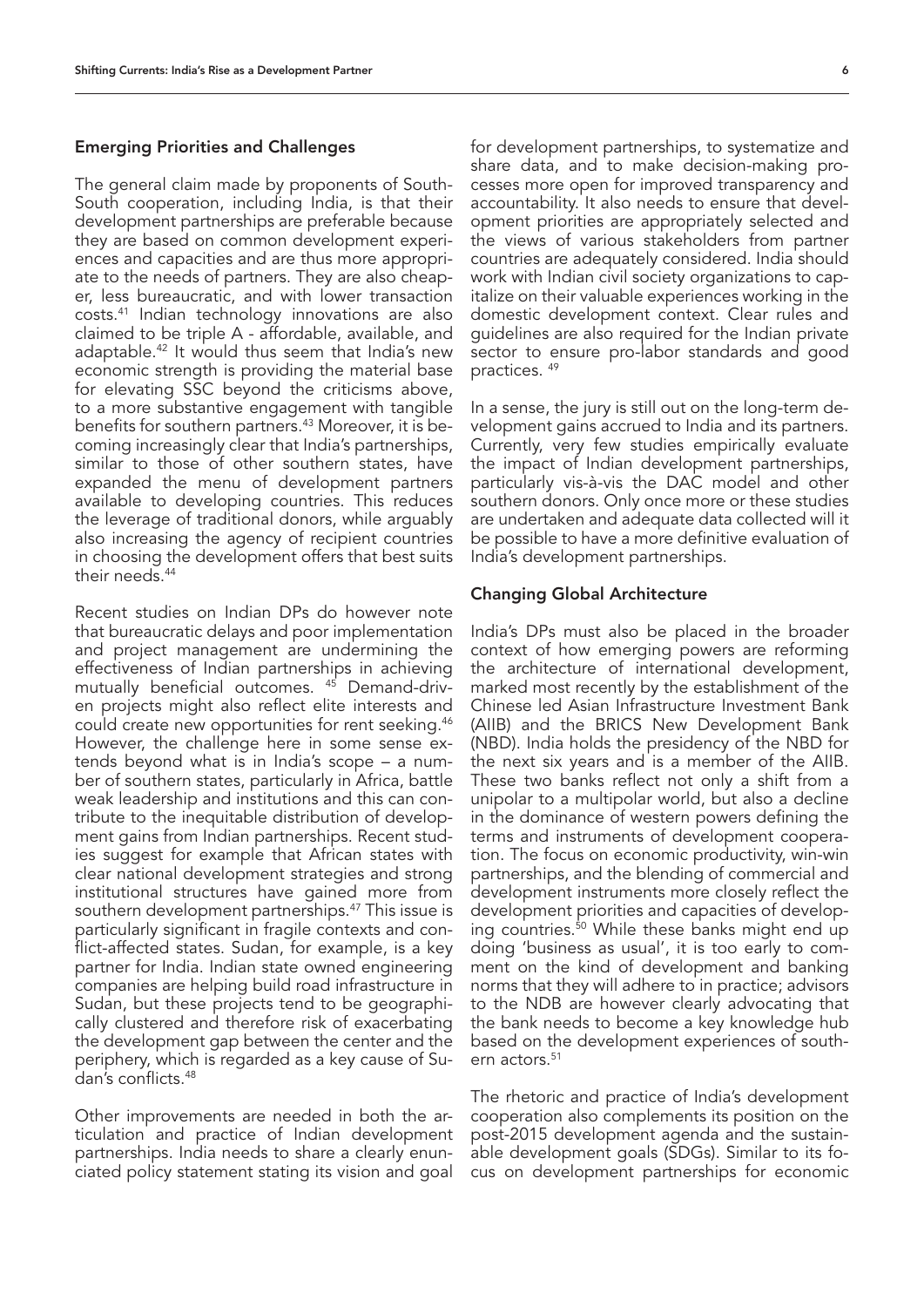productivity and growth, India's negotiating position around the SDGs has been clear that poverty alleviation through economic growth must remain the primary objective. Social welfare goals are unattainable without robust economic growth, creation of infrastructure, promotion of industrialization and full and productive employment.<sup>52</sup> India views the SDGs more favorably than the MDGs because they do away with the donor-recipient distinction and are universally applicable to all nation states. However, India also argues that states should have differentiated responsibilities for the achievement of the goals dependent on their national capacities and challenges, and the GoI has thus emphasized that the focus of the SDG discussion must be on the means of implementation, where developed countries have a greater responsibility to facilitate the financial and technology transfers necessary for the developing world to achieve the twin imperatives of high economic growth and sustainable development. A more just political and economic order will also depend on the reform of key global governance issues such as the United Nations Security Council and the Bretton Woods Institutions – without this, issues of peace and security cannot be adequately addressed at the global level. India saw the SDG negotiations as an opportunity to establish itself as a rule-maker on the global stage, and it has indicated that much of its advocacy around the SDGs is an attempt to lobby on behalf its southern partners.

The message that is emerging from India's engagement with international development processes is clear: aid alone cannot be a solution for development, and new financing instruments and technology transfers are required to meet developing country challenges. The recent conference on Financing for Development (FfD) in Addis Ababa was a disappointment in this regard as it did not resolve the issue of multinational tax avoidance. India, along with Brazil, has been actively advocating for replacing the UN committee on tax experts with an intergovernmental body that could include representation from all countries and contribute to enhancing international tax cooperation, stopping illicit financial flows and tax evasion.53 Despite this, the proposal was blocked by the United States and European countries. Neither did developed states make binding ODA commitments. Indian negotiations at the summit did, however, help establish a technology facilitation mechanism to allow the dissemination of scientific and technological innovation through a global public process.54

## What role for the UN?

A not-so-silent revolution in the field of development is underway and the UN needs to adapt to retain influence and leverage. The recent BRICS conference in July, 2015 in Ufa, Russia, clearly expressed the centrality accorded to the UN by the BRICS to create a just, rule-based international order. The UN is thus of key relevance to emerging economies, though it now needs to take a firm stand on the roles and responsibilities of various actors in terms of facilitating global development and issues such as technology transfer, terms of trade and investment, and financial instruments for sustainable development. The UN response to the FfD conference, for example, was woefully inadequate – rather than criticizing the failure to come to an agreement on multinational tax avoidance, it hailed the conference as a landmark victory for global development.

The UN must support new innovative development financing instruments such as lines of credit, even where they depart from the typical OECD-DAC model. UNCTAD has done a good job of collecting South-South trade and investment statistics and it could continue this work by also mapping development cooperation in the form of bilateral assistance, LOC, and trade and investment flows. It could also assist with developing methodologies for measuring the impact of southsouth cooperation.

A key area that needs attention is building capacity at the recipient country level for more effective development cooperation spending – with bilateral grant assistance for infrastructure projects, for example, the UN could help with skill development at the local level. It could also support strengthening of aid management systems in partner countries to manage the increasing diversity of aid flows. While there is little appetite in India for the UN to play the role of a watch-dog, the UN could help to improve the quality of win-win partnerships by facilitating a process where non-elite demands and perceptions are factored into lines of credit or sharing knowledge and experiences on how to operate in conflict sensitive areas.

The UN could also further its efforts to support triangular cooperation between northern and southern donors to scale up development interventions, leveraging northern donor expertise in policy formulation and the cost effectiveness of southern donor partnerships. The UN can help with ensuring that that projects are complementa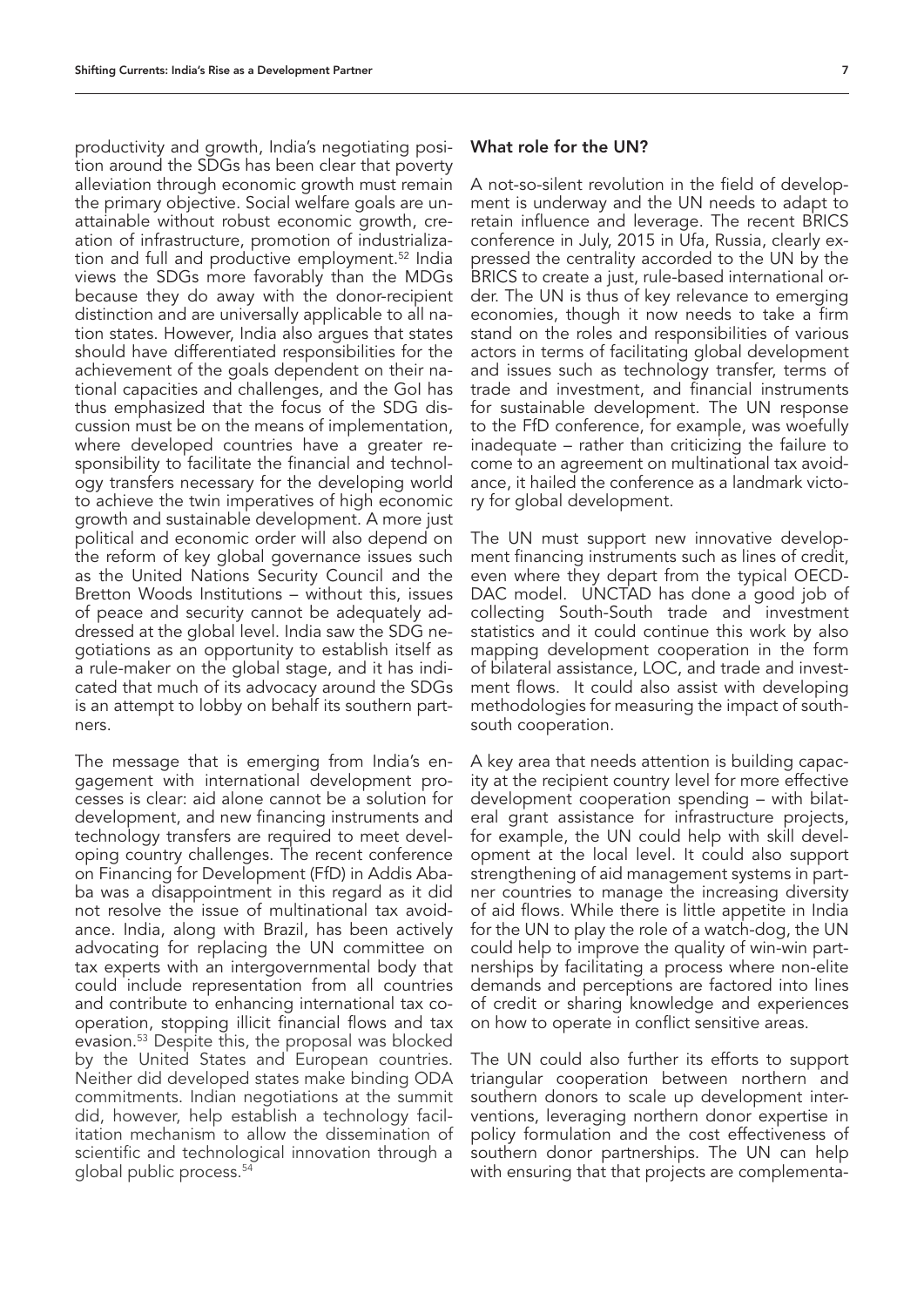ry and not duplicated, by assessing broad based needs that can be plugged into either the DAC or SSC approach, mapping aid and financial flows, and by improving the capacity of recipient country spending and aid management.

#### Conclusion

Despite the various challenges outlined previously, Indian DPs are contributing to a broader shift in the international development architecture and the dominant norms and language of development. The growing volume, scope, and ambitions of southern development partnerships is leading to a shift in focus from aid effectiveness to development effectiveness, along with a stronger focus on an economic productivity fueled model of development. In this new era, aid or ODA is seen as a necessary – but not a sufficient – instrument for global development. It must be accompanied by a consideration of trade and investment issues, technology transfer, innovative new financial instruments, multinational tax management, and broader reform of global governance institutions. Herein lies the main contribution of SSC – in expanding the terms of the global development negotiations and offering new possibilities and solutions for aid that replace the broken system of charity with the promise of mutually beneficial partnerships for development.

India, like other BRIC countries, has a global project. It opposes the implicit and explicit hierarchies of international institutions and privileges enjoyed by great powers in international deliberations. It seeks reform in the existing global governance architecture to reflect more clearly its new economic strength and global reach and status.<sup>55</sup> India's development cooperation is representative of India's attempt to become a rule-maker on the international stage, supported by the language and rhetoric of southern cooperation and solidarity.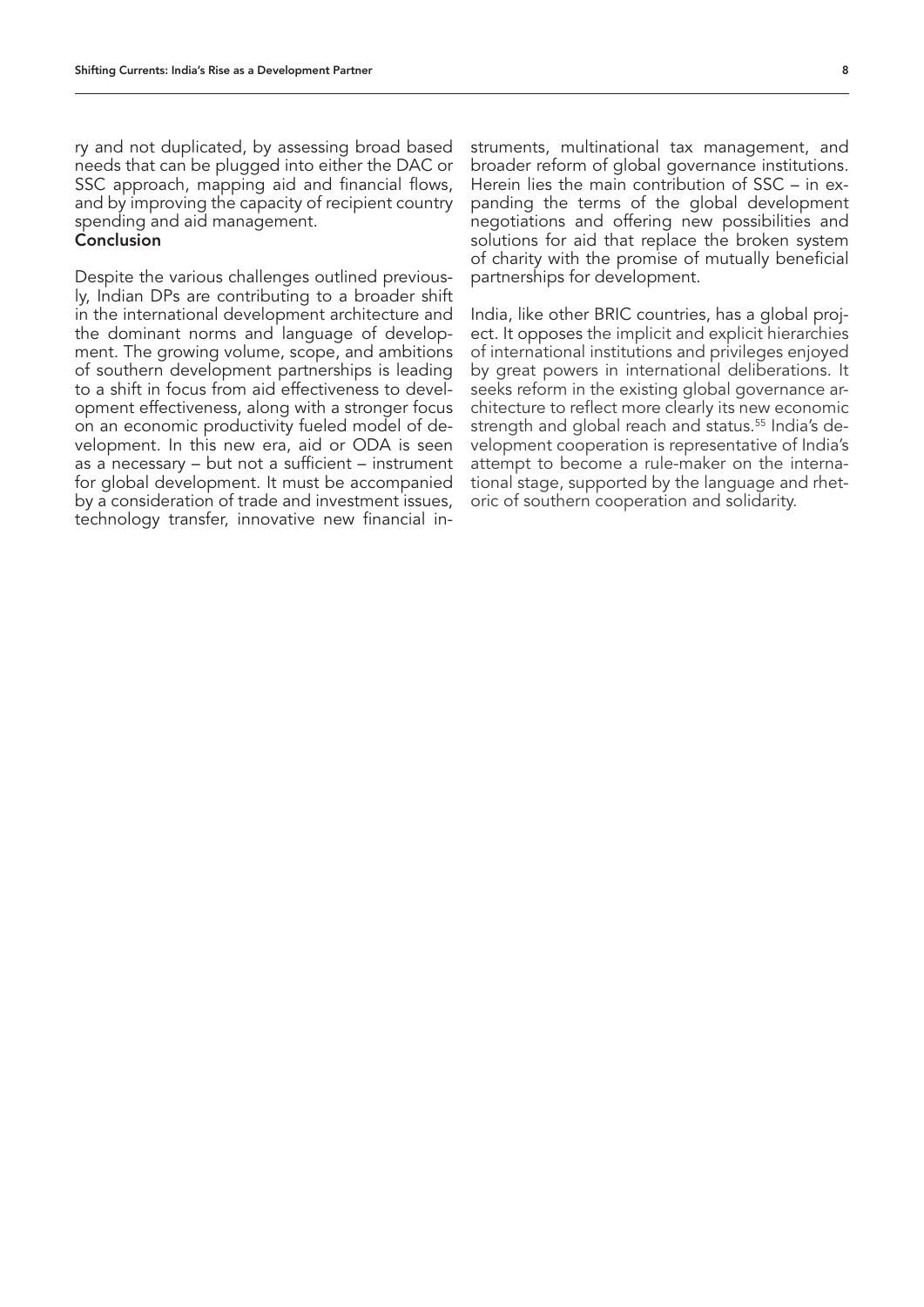#### Endnotes

- 1 Ngaire Woods (2008) "Whose Aid? Whose Influence? China, Emerging Donors, and the Silent Revolution in Development Assistance", *International Affairs*, 84 (6).
- 2 See for example: Sachin Chaturvedi, Anuradha Chenoy, Deepta Joshi, Anuradha Joshi and Khush Hal Lagdhiyan (2014) "Indian Development Cooperation; The state of the debate", IDS Evidence Report (Institute of Development Studies: Brighton), available at http://www.ids. ac.uk/publication/indian-development-cooperation-the-state-of-the-debate; Shubh Soni and Parajit Lal (2015) "India's Economic Footprint in the Developing World", ORF Issue Brief No.100, August, available at http://www.observerindia.com/cms/export/orfonline/modules/ issuebrief/attachments/Issuebrief\_100\_1439183500928.pdf.
- <sup>3</sup> In 1949, India established seventy scholarships to provide higher education facilities and promote cultural ties with Asian and African states; in 1954, India provided \$10,000 dollars of flood relief to Bhutan; and, in 1960, India supported Nepal's second five-year plan with an aid package of \$36 million.
- 4 Vivan Sharan, Ivan Campbell and Daniel Rubin (2013), "India's Development Cooperation: Charting new approaches in a Changing World", ORF Special Report, Issue 2, July, available at http://www.saferworld.org.uk/downloads/pubdocs/indias-development-cooperation---orf-and-saferworld.pdf
- <sup>5</sup> Emma Mawdsley (2012) *From Recipients to Donors: Emerging Powers and the Changing Development Landscape (Zed Books: London).*
- 6 Sachin Chaturvedi (2012) "India and Development Cooperation: Expressing Southern Solidarity", in Sachin Chaturvedi, Thomas Fues, and Elizabeth Sidiropoulos (2012) *Development Cooperation and Emerging Powers: New Partners or Old Patterns?* (Zed Books: London).
- <sup>7</sup> Kanti Bajpai (2003) "Indian Conceptions of Order and Justice: Nehruvian, Gandhian, Hindutva, and Neo-Liberal" in Rosemary Foot, John Gaddis, and Andrew Hurrell (2003) *Order and Justice in International Relations* (Oxford University Press: Oxford).
- 8 Government of India (2003) 'Budget 2003–04: Speech of J. Singh, Minister of Finance', New Delhi, 28 February.
- 9 In 2013 the Indian government reported that approximately US \$1.16 billion were budgeted for development assistance for the fiscal year 2013/14. See Rani D Mullen (2014) "The State of Indian Development Cooperation", IDCR-CPR Report, Spring, available at http://www. cprindia.org/sites/default/files/policy-briefs/Spring\_2014\_IDCR\_Report\_the\_State\_of\_Indian\_Development\_Cooperation.pdf
- <sup>10</sup> As of March 31, 2012, India's EXIM Bank had 157 operational LOCs covering 75 countries for a total amount of US \$ 8.16 billion and by the beginning of 2013 open LOCs reached nearly US \$ 10 billion. See Rani Mullen (2013) ' Lines of Credit', IDCR Blog, 28 April, available at http://idcr.cprindia.org/blog/lines-credit
- <sup>11</sup> Chaturvedi et al. (2014) "Indian Development Cooperation", op cit.
- 12 OECD (2013) "Aid to poor countries slips further as governments tighten budgets", OECD Newsroom, 3 April, available at http://www. oecd.org/newsroom/aidtopoorcountriesslipsfurtherasgovernmentstightenbudgets.htm
- <sup>13</sup> Mullen (2014) "The State of Indian Development Cooperation", op cit.
- <sup>14</sup> Mullen (2014) "The State of Indian Development Cooperation", op cit.; Chaturvedi et al. (2014) "Indian Development Cooperation", op cit.
- <sup>15</sup> India has 187 operative lines of credit across Asia, Africa and Latin America, amounting to a total of \$10.21 billion. In 2012, Sub-Saharan Africa received almost 50 percent of the EXIM bank's credit line, followed by South Asia receiving 39 percent, and the rest of Asia receiving 9 percent. Currently, the top 5 recipients of Indian LoCs are the Sudanese government (\$350 million), Ceylon Petroleum (\$150 million), Bank Mellat (\$200 million), Ethiopian government (\$122 million) and the ECOWAS Bank for Investment and Development (\$250 million). Chaturvedi et al. (2014) "Indian Development Cooperation", op cit.
- $16$  Ihid.
- 17 Asgar Qadri and Rajrishi Singhal (2014) "Development and Diplomacy through Lines of Credit: Achievements and Lessons Learned", ORF Occasional Papers, No. 53, August, available at http://www.orfonline.org/cms/export/orfonline/modules/occasionalpaper/attachments/ op\_53\_1411638542827.pdf.
- 18 Mawdsley (2012) *From Recipients to Donors*, op cit.; Chaturvedi (2012) "India and Development Cooperation", op cit.
- <sup>19</sup> Chaturvedi et al. (2014) "Indian Development Cooperation", op cit.; see also: Renu Modi (2010) "The Role of India's private sector in the Health and Agriculture sectors of Africa", in eds. Fantu Cheru and Cyril Obi (2010) *The Rise of China and India in Africa* (Zed Books: London).
- 20 Supriya Roy Choudhry and Anuradha Chenoy (2015) "Is Indian Development Cooperation taking a new direction under Modi?", IDS Policy Brief, Issue 94: June, available at http://www.ids.ac.uk/publication/is-indian-development-cooperation-taking-a-new-direction-under-modi
- 21 Saferworld (2013) "India and conflict-affected states", Saferworld Briefing, July 8, available at http://www.saferworld.org.uk/what/risingpowers-and-post-2015.
- <sup>22</sup> In Afghanistan, India is helping to develop infrastructure, as well provide training for Afghan civil servants, and support smaller scale community development projects. See Mullen (2014) "The State of Indian Development Cooperation", op cit.
- <sup>23</sup> Andreas Fuchs and Krishna Chaitanya Vadlamannati (2012), "The Needy Donor: An Empirical Analysis of India's Aid Motives", Discussion Paper no. 532, Department of Economics, University of Heidelberg, July; Mullen (2014) "The State of Indian Development Cooperation", op cit.
- <sup>24</sup> These include power generation and farm mechanization projects in Burundi, Lesotho, and Tanzania; power transmission, rural electrification and irrigation in Mozambique; a cement project in Djibouti; sugar factories and railway lines in Ethiopia; and a power transmission project in Kenya. See Qadri and Singhal (2014), "Development and Diplomacy", op cit.
- <sup>25</sup> India ITEC programs are run in English. The Pan-African e-network was officially inaugurated on 26 February 2009, and at present connects 12 super specialty hospitals and 5 universities in India with 40 patient end hospitals and 45 learning centers across Africa. Most of the participating countries are currently connected to the network and the project is operational. See: Vincent Duclos (2012) "Building Capacities: The Resurgence of Indo-African Technoeconomic cooperation", *India review,* 11 (4).
- <sup>26</sup> Mullen (2014) "The State of Indian Development Cooperation", op cit.